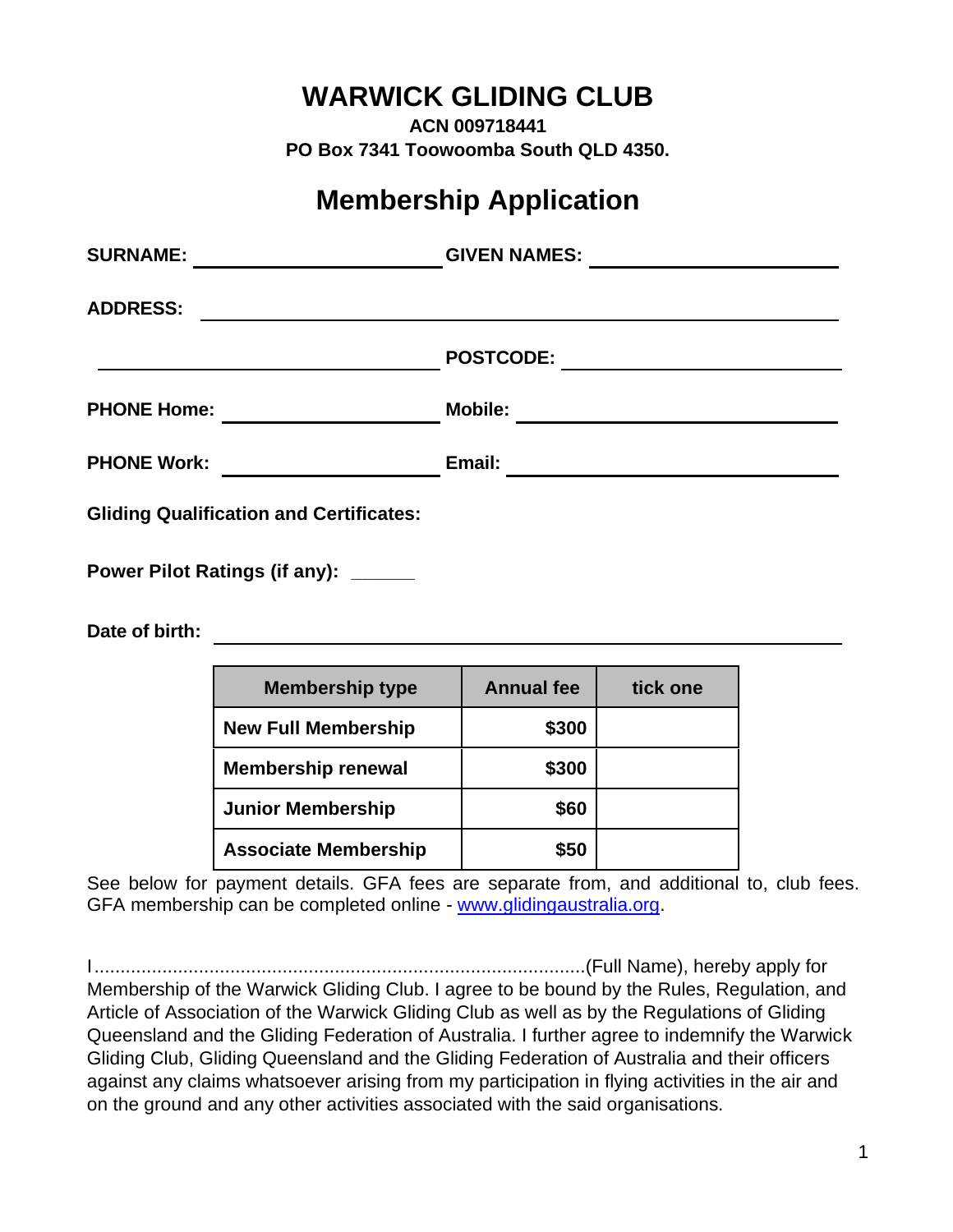Signature: **Date: Date: Date:** 

If the applicant is under the age of 18 years, a Parent or Guardian is to sign also so indicating their agreement to the above terms and conditions of membership.

| Name of Parent/Guardian             |             |
|-------------------------------------|-------------|
| <b>Address:</b>                     |             |
|                                     | (Work)      |
| Signature: ________________________ | <b>Date</b> |

# **DECLARATION OF PHYSICAL FITNESS**

(ALL MEMBERS)

NOTE : Members who are unable to complete either part a) or b) of this declaration in the affirmative should obtain a medical clearance to fly as set out below. Instructors (Including Air Experience Instructors) who have not undertaken a medical examination for their Power Licences in the last 2 years should have the Medical Practitioner's Certificate Completed.

| hereby declare that either: |  |
|-----------------------------|--|

a) I am the holder of a current Private Pilot or higher licence no.

### *OR*

b) I have not suffered from the following;

- Epilepsy, Fits, Severe Head Injury, Recurrent Fainting , Giddiness, Blackouts,
- Abnormally High Blood Pressure, or previous Heart Disease.

I am not taking insulin for the control of Diabetes.

I declare that, in the event of contracting or suffering any of the above conditions, I will cease flying until I have obtained a medical opinion that it is safe to continue flying.

Signed: **Example 2** Date:

For persons under 18 years the signature of the Parent or Guardian is required.

Signed **Example 2** and  $\overline{a}$  Date  $\overline{b}$ 

<sup>•</sup> Minor illness, the donation of blood, some medications and certain prescribed drugs may make you temporarily unfit to fly.